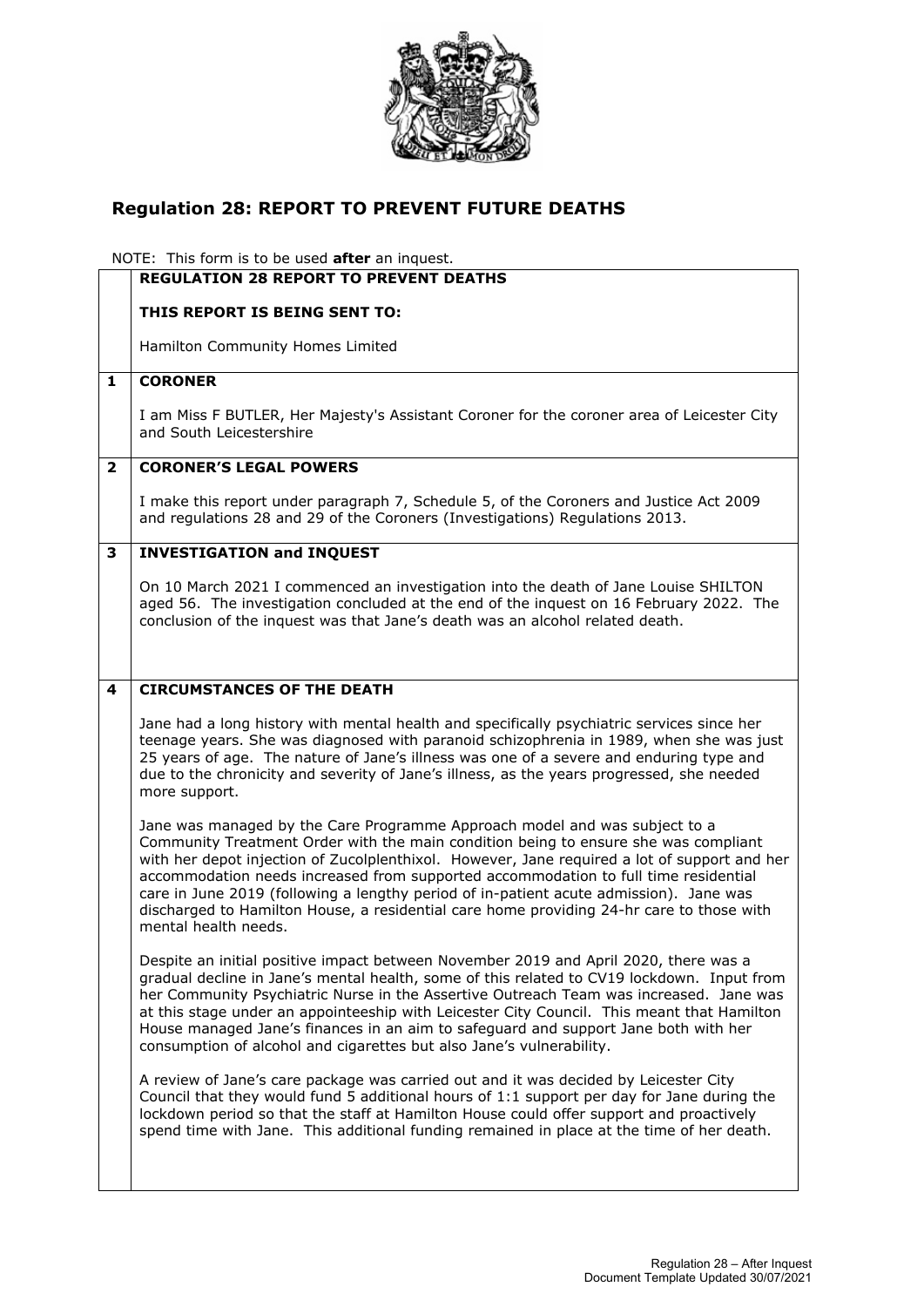

Jane was not an alcoholic. She was a social drinker, but lacked insight into her underlying difficulties and part of the rationale for the move to a 24 hour residential care setting was to negate the risk to Jane who was identified as being at "high risk of exploitation", and had "limited awareness of risks to her health and wellbeing and was unable to recognise her own vulnerability and/or when she may be subject to exploitation from others". These risks were exacerbated to an even greater extent when Jane drank alcohol, as it increased her disinhibition.

Hamilton House had a policy of no drinking on the premises.

Jane had been drinking alcohol on the night of the 08.03.2021 (circa 24 hours before her death). I heard evidence that her intoxicated state (slurred speech and stumbling) was unusual. Jane retired to bed on the night of the [08.03.21](https://08.03.21) and nothing further was done by Hamilton House in respect of this incident. It was noted that Jane had also started to drink spirits (Vodka) which again was unusual. I heard evidence from support workers at the home who were unaware of any particular vulnerabilities or risks for Jane when drinking alcohol with her medication, despite there being a care support plan in place for Jane which clearly outlined this.

Jane was not checked upon during that night and it was not policy or custom for night staff to proactively check on residents during the night. Whilst Hamilton House is described as offering 24 hours residential care, there are no waking staff on shift during the night and staff go to sleep between the hours of 11pm and 8am but are on call if required by residents.

Jane made breakfast the following morning (09 March) and was seen by support workers within the home by 8am, for cigarettes, juice during breakfast and then took herself to the shops shortly after 9am.

I heard in evidence from the care home manager that she had seen Jane further throughout the day, of the 09 March and she had been fine in the day. Whilst the care home manager had been aware that Jane had been intoxicated the night before she had not sought to address this with Jane that day contrary to Jane's support plan. Jane was last seen by staff at the home at around 3pm on 09 March.

Staff came on for the evening shift at 5pm. There was nothing of concern handed over about Jane.

Jane did not present for her medication at just after 5pm. I was concerned to learn that the care home staff who gave evidence before me didn't have an appreciation as to Jane's medication and whether the missed medication would cause risk to Jane. Consequently, when Jane didn't attend there was no check on her welfare.

Jane didn't make dinner that evening. I was told in evidence that Jane's attendance at dinner could be variable and she often attended late for dinner (around 6pm) and that staff would save her a meal. However, no one checked on Jane's welfare when she did not show for dinner.

Jane didn't attend for a cigarette during the evening. I was told in evidence that Jane was a regular smoker and it was normal for Jane to be seen by staff frequently going outside for a cigarette. Jane was not seen doing this during the course of the evening of 09 March. No one went to check on her.

At 10.10pm a support worker became concerned and went to check on Jane but also another resident, who also hadn't been seen. She found them both in Jane's bedroom. Jane was under a duvet and unable to be seen. The other resident acknowledged the light being turned on by the support worker and in response to her request to leave (it being against home policy for residents to sleep in the same room) asked for the light to be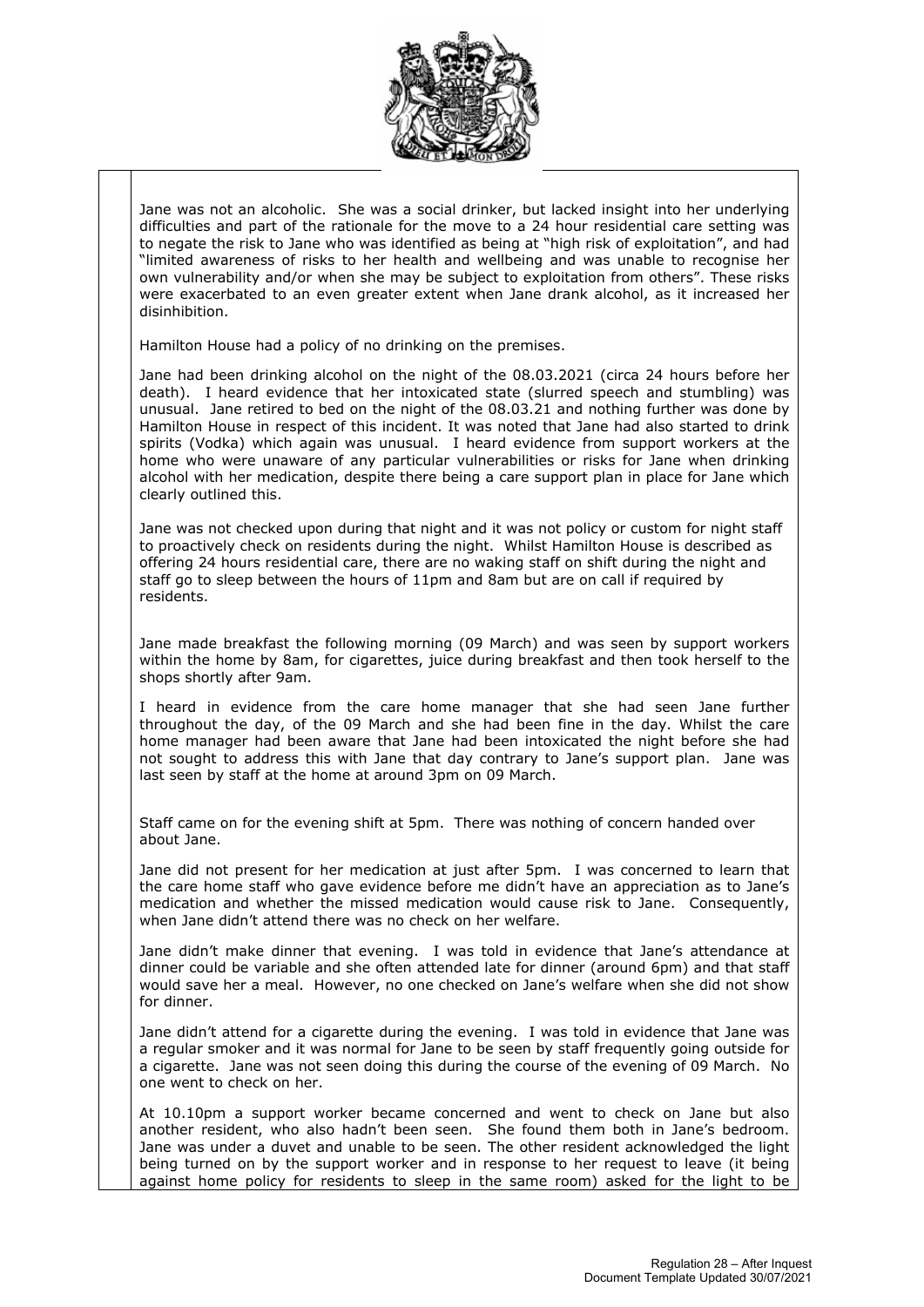

turned off. The support worker didn't turn the light off but left the room with the intention of going back later to check the other resident had left. There was no physical check of Jane at 10.10pm. She could not be seen under the duvet and was unresponsive to the presence of the support worker.

At 11pm both support workers present on the evening shift within the home went to bed. As one was getting into bed the resident knocked on her door and said he thought Jane was dead.

What followed is concerning in the context of trained care professionals who are entrusted with the responsibility of looking after vulnerable individuals when faced with a medical emergency.

- On attending Jane's room Jane was described as being on the bed. Her body was in a strange position with her head and back against the side of the bed and her legs in a contorted position.
- Neither support worker checked for a pulse or whether Jane was breathing but made an assessment given Jane's demeanour that she was dead.
- Both members of staff left the room together to contact emergency services leaving Jane unattended.
- No one placed Jane the recovery position or attempted to commence CPR
- On contacting 999 services a landline phone was used and when emergency services requested the caller to be at the side of Jane to carry out vital basic checks (breathing for example) the support worker had to use own mobile phone to facilitate her being able to talk to emergency services whilst with Jane
- The description given as to the attempts to move Jane in order to deliver CPR again is concerning – with Jane falling off the bed and then becoming inaccessible between the bed and the wall. CPR was not delivered.

Whilst none of this made a difference to Jane who had sadly passed away, it could make all the difference to another resident's survival.

The Ambulance attended and Jane was sadly pronounced dead at the scene.

## **5 CORONER'S CONCERNS**

During the course of the investigation my inquiries revealed matters giving rise to concern. In my opinion there is a risk that future deaths could occur unless action is taken. In the circumstances it is my statutory duty to report to you.

## The **MATTERS OF CONCERN** are as follows:

(brief summary of matters of concern)

I was told during the inquest that Hamilton House First Aid Training was uptodate at the point Jane died and I have since been provided with the First Aid Training Certificates which evidence that First Aid Training was provided to staff once every 3 years, and this was in 2018 and staff had received update training in 2021, within the 3 year time frame.

I remain concerned and that concern is heightened when having heard the evidence of the support workers on shift that evening to learn that updated first aid training was only undertaken 5 days prior to this incident.

I understand that the first aid training in 2021 was delivered online given the Cv19 restrictions. I further understand that whilst yearly first aid refresher training can be undertaken Hamilton House have not required staff to undergo such training.

As I have found in this inquest sadly for Jane the failure to attempt to deliver any first aid